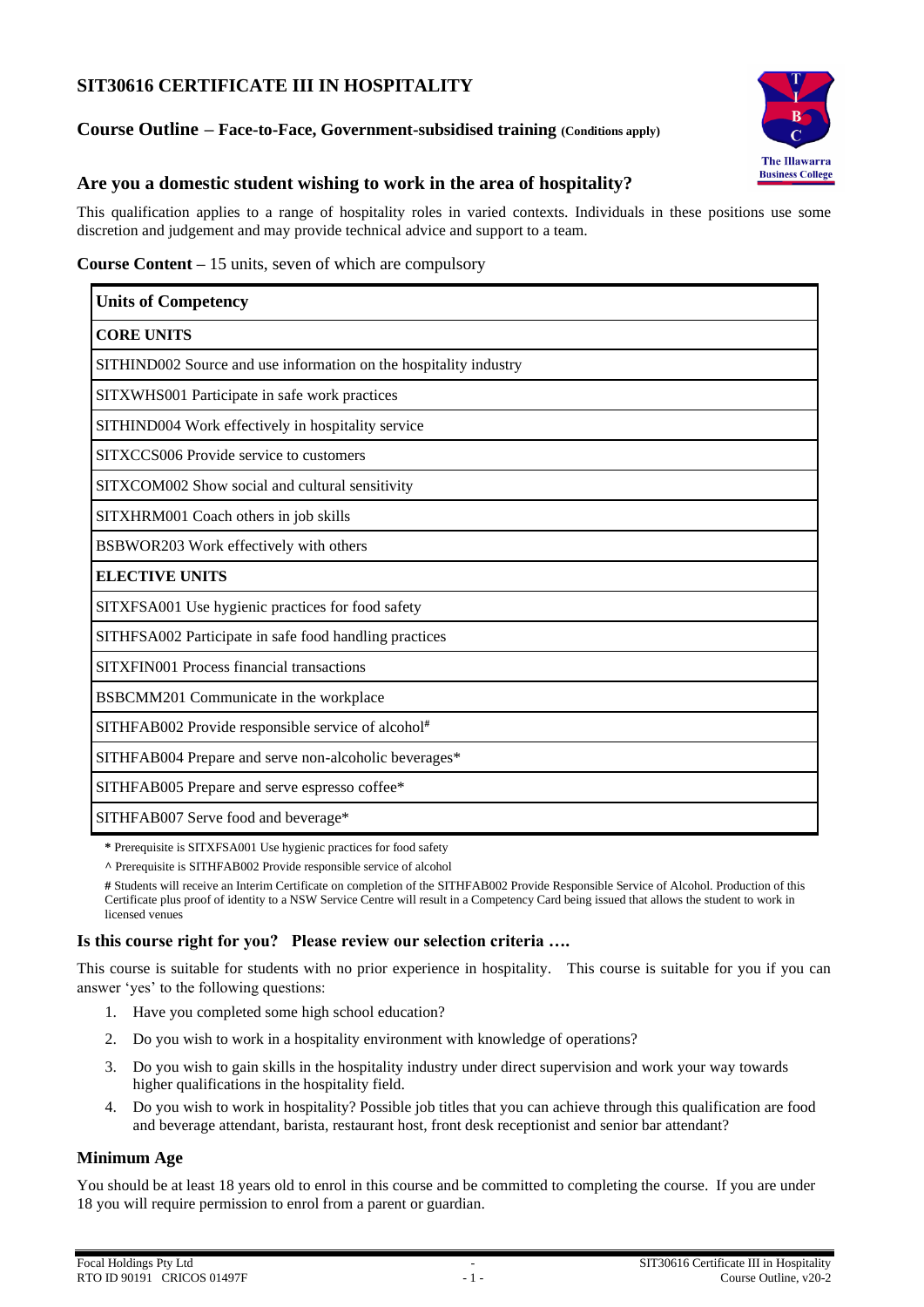### **Entry requirements - Education**

There is no formal pre-requisite for enrolling in this course. However, this course does involve lots of reading, comprehension and undertaking a range of written assessments. As a result, it is preferable that you should have:

- A good command of English language skills (both written and verbal), and
- Completed year 10, or equivalent or be a mature-age candidate; or
- Completed a similar-type qualification at Certificate II level or higher.

We do understand that not everyone is able to read, write and perform mathematical calculations to the same level. We offer Language, Literacy and Numeracy assessment and support services through our dedicated team. Don't hesitate to ask for help in you consider you need it – all enquiries are strictly confidential.

Students must satisfy the criteria determined by the NSW Department of Industry for Smart and Skilled Eligibility (\*as set out on our website) and which may change from time to time. If deemed acceptable, the student completes a Smart and Skilled enrolment form and submits the relevant I.D. forms (such as Drivers' Licence, Medicare card, Passport, Birth Certificate) in accordance with the College's Smart and Skilled Enrolment Policy and Notification of Enrolment and Process Guide.

The Government then determines acceptance and issues a quotation which is valid for 14 days. If the quotation is not accepted, the offer of a subsidised place lapses.

#### **Assessments**

Assessment for this qualification may include written reports, case studies, projects, role plays, written assessments and third-party reports as well as portfolios of evidence. Practical assessments will be conducted in a fully-equipped, operational, on-site training restaurant or work placement facilities that meet industry standards.

Assessments will be undertaken throughout the course as advised by your trainer/Course Co-ordinator. If you wish to appeal an assessment decision, you may do so by initially appealing to your trainer - if not satisfactorily resolved, lodging an Assessment Appeals Form following the steps set out in the Assessment Complaints and Appeals Policy.

#### **Duration and Delivery mode**

This is a 52-week course totalling 1200 hours of which 800 hours are undertaken face-to-face. Students are expected to complete 400 hours' learning activities and independent research and other activities (such as project work) outside class. There is a mandatory work-placement component of 420 hours which is incorporated into the program. The amount of time required outside class is generally approximately 10 hours per week.

Students will be advised of the particular workbooks and learning resources they will be required to purchase for each unit of competency.

#### **Work Placement**

An actual work-placement component of 420 hours is included and will be at a suitable venue. The College arranges work placements for its students and these may be or unpaid placements depending on the host employer.

Workplace facilities will also be negotiated with the student to ensure that there is no hardship to the student in accessing the workplace facility.

Students are covered by the College's Work Placement Insurance Policy during the period of their work placement if they are not being paid by the employer. If students are paid by the employer, then they are covered by the employer's workers' compensation policy.

#### **Recognition of Prior Learning (RPL)**

Recognition of Prior Learning (RPL) is available to all students applying for this qualification. Recognition of prior learning is the recognition of your current skills and knowledge acquired through prior learning from other training, work or life experience. Conditions apply so please check with the College if you believe you may be eligible. If you are granted RPL, this will shorten the units and the time you are required to study.

#### **Licensing Requirements**

There are no licensing requirements associated with this course.

### **Unique Student Identifier**

You will be required to have a Unique Student Identifier (USI). This is a special number that is allocated to each person studying in Australia to make it easier for you to check what courses you have undertaken and your results at any time.

We can assist you in applying for a USI if you don't already have one.